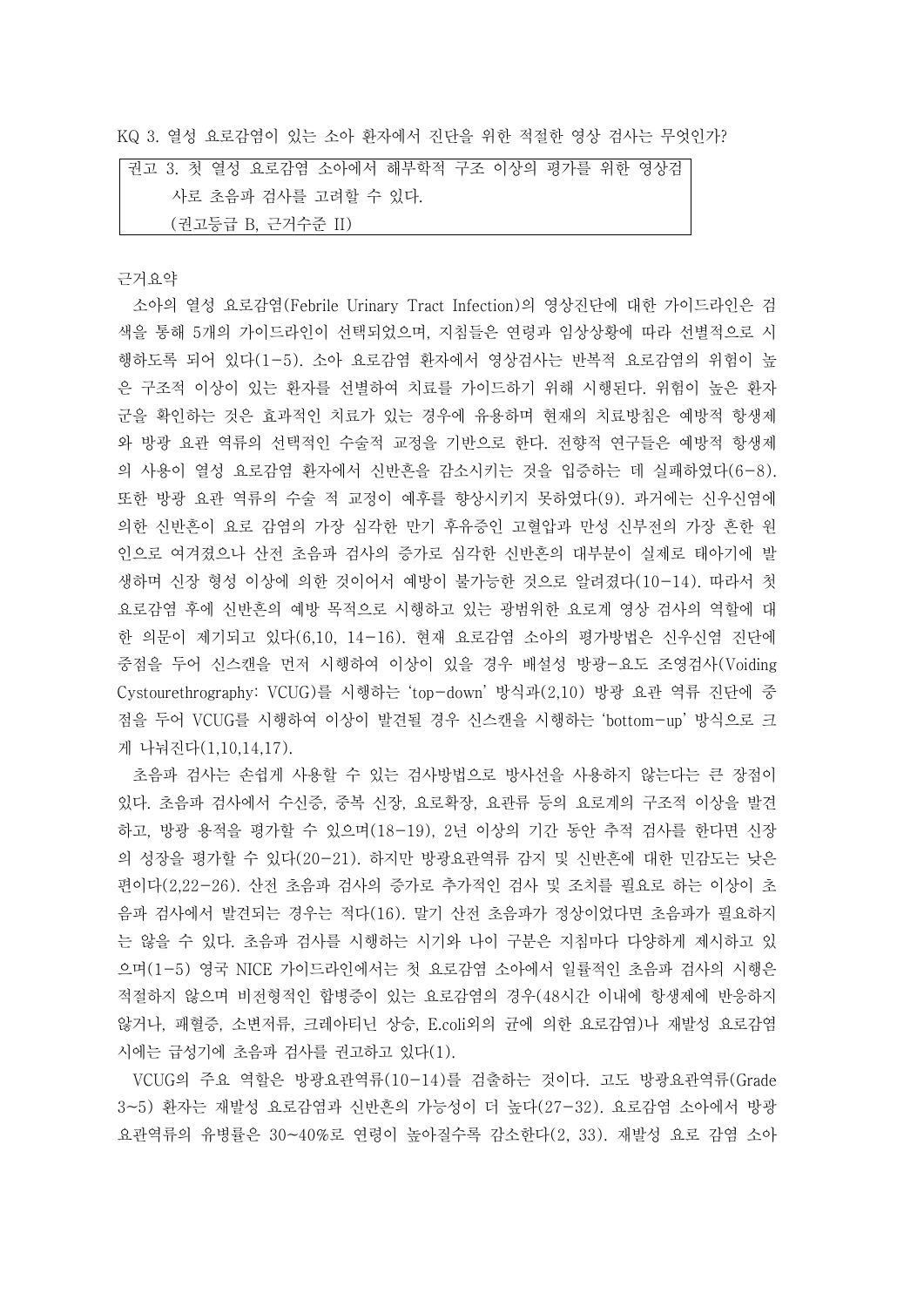에서 방광요관역류가 증가한다(2). 2011년 미국소아과학회에서 가이드라인에서는 첫째 요로감 염 소아에서 일상적으로 VCUG를 시행하는 것을 권고하지 않으며 초음파 검사에서 고도의 방 광요관역류나 요 폐색을 시사하는 수신증이나 실질변화가 있을 경우 시행하는 것을 권고하고 있다(2). VCUG와 핵의학 방광요관역류 검사의 민감도는 동일하며(34-36) 핵의학 VCUG는 VCUG보다 환자선량이 낮지만 요도, 방광 및 요관의 해부학적 이상을 식별하기에는 공간 식별 력이 낮다. 따라서 여아의 첫 번째 검사와 추적검사의 경우 선호된다(37). VCUG는 요로의 이 상을 확인 할 수 있기 때문에 남아에서 방광요관역류를 평가하는데 선호된다(3).

신스캔은 급성신우신염과 신반흔을 확인하기 위한 가장 적절한 검사방법으로 신반흔은 지속 적인 신 결손, 신장 윤곽 또는 피질의 흡수 손실로 나타난다. 신스캔은 신우신염 검출의 95% 민감도와 90% 특이도를 가지고 있다(38-39). 하지만 단기 연구에 따르면 이러한 이상들의 대 부분은 예방적 항생제 치료와 관계없이 시간의 경과에 따라 호전이 되므로(7,8,40) 첫 요로감 염 시 신장스캔은 이득이 적다(14). 영국 NICE 가이드라인에서는 위험도가 높은 환자에서 신 스캔을 이용한 신반흔에 대한 평가를 4~6개월 뒤에 할 것을 제안하고 있다(1). 신스캔은 정맥 주사를 통한 약제주입 후 3~4시간 후에 시행되며 진정이 필요할 수 있다(41). 신스캔의 대략 적인 유효선량은 1 mSv로 핵의학 VCUG에 비해 100배, 저선량 VCUG에 비해 10배 정도이다 (37,42).

요로감염 소아에서 시행하게 되는 영상검사는 초음파, VCUG, 신스캔의 3가지인데 해부학적 구조 이상을 보기 위한 일차적 검사로는 초음파가 적절하다. 하지만 여러 가지 검사들의 적응 증, 시행시기 및 검사들의 조합 및 알고리즘에는 아직 논란이 있다 (43-46).

## 권고 고려사항

## 1. 이득과 위해

초음파는 방사선 피폭이 없고 손쉽게 시행할 수 있어 해부학 구조 이상을 보기 위한 일차적 검사로 적합하다. 방광요관역류 진단에는 VCUG가 gold standard이나 방사선 피폭의 단점이 있 고 침습적이며 환자에게 불편감을 줄 수 있다. 신우신염과 신반흔의 진단에는 신스캔이 gold standard이나 방사선 피폭, 주사 및 진정 등이 필요하다. 따라서 이 두 검사들은 선별적으로 시 행할 것이 권고된다.<br>2. 국내 수용성과 적용성(Acceptability and Applicability)

진료지침의 국내 수용성과 적용성은 첫 열성 소아요로감염에서 초음파를 사용한다는 결론에 서는 평가결과 무리가 없는 것으로 판단되었다. 하지만 가이드라인마다 연령과 임상상황에 따 라 선별적으로 시행하는 적응증, 나이 및 시행시기에 있어 상당한 차이를 보이고 있어 권고를 더 상세히 하기는 어려웠다. 적용성 평가표는 부록에 제시한다.

3. 검사별 방사선량 초음파 검사 0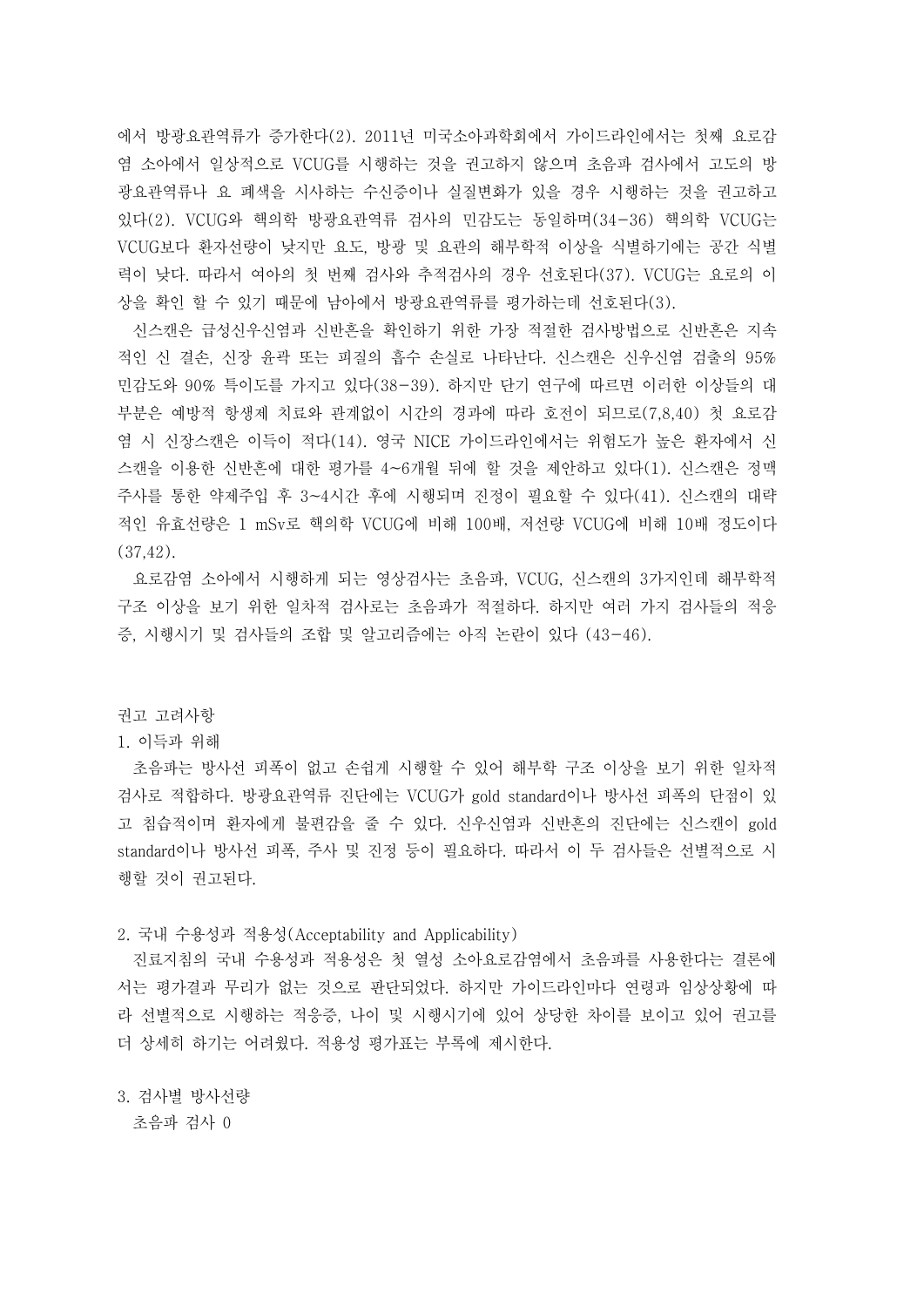배설성 방광-요도 조영검사(Voiding Cystourethrography)



참고문헌

- 1. National Institute for Health and Clinical Excellence. Urinary Tract Infection in Children: Diagnosi s, Treatment and Long-Term Management. August 2007.
- 2. Subcommittee on Urinary Tract Infection SCoQI and Management. Urinary Tract Infection: Clinica l Practice Guideline for the Diagnosis and Management of the Initial UTI in Febrile Infants and Children 2 to 24 Months. Pediatrics 2011;128:595-610.
- 3. Karmazyn B, Coley BD, Binkovitz LA, Dempsey-Robertson ME, Dillman JR, Dory CE, Garber M, Hayes LL, Keller MS, Meyer JS, Milla SS, Paidas C, Raske ME, Rigsby CK, Strouse PJ, Wootto n-Gorges SL, ACR Appropriateness Criteria® Urinary Tract Infection — Child. Expert Panel on Pediatric Imaging 2012
- 4. McTaggart S, Danchin M, Ditchfield M, Hewitt I, Kausman J, Kennedy S, Trnka P and Williams G, KHA-CARI Guideline: Diagnosis and Treatment of Urinary Tract Infection in Children. Nephr ology  $2015;20(2):55-60$ .
- 5. Stein R, Dogan HS, Hoebeke P, Kočvara R, Nijman RJ, Radmayr C, Tekgül S; European Associat ion of Urology; European Society for Pediatric Urology. Urinary Tract Infections in Children: EA U/ESPU Guidelines. Eur Urol. 2015;67(3):546-58.
- 6. Keren R, Carpenter MA, Hoberman A, et al. Rationale and Design Issues of the Randomized Int ervention for Children with Vesicoureteral Reflux (RIVUR) Study. Pediatrics 2008;122 Suppl 5:2  $40 - 50$ .
- 7. Montini G, Rigon L, Zucchetta P, et al. Prophylaxis After First Febrile Urinary Tract Infection i n Children? A Multicenter, Randomized, Controlled, Noninferiority Trial. Pediatrics 2008;122(5):1 064-71.
- 8. Pennesi M, Travan L, Peratoner L, et al. Is Antibiotic Prophylaxis in Children with Vesicoureter al Reflux Effective in Preventing Pyelonephritis and Renal Scars? A Randomized, Controlled Tria l. Pediatrics 2008;121(6):1489-94.
- 9. Hodson EM, Wheeler DM, Vimalchandra D, Smith GH, Craig JC, Interventions for Primary Vesic oureteric Reflux. Cochrane Database Syst Rev. 2007;(3):CD001532.
- 10. Koyle MA, Elder JS, Skoog SJ, et al. Febrile Urinary Tract Infection, Vesicoureteral Reflux, an d Renal Scarring: Current Controversies in Approach to Evaluation. Pediatr Surg Int. 2011;27(4):  $337 - 46$ .
- 11. Lim R, Vesicoureteral Reflux and Urinary Tract Infection: Evolving Practices and Current Contr oversies in Pediatric Imaging. AJR 2009;192(5):1197-208.
- 12. Merguerian PA, Sverrisson EF, Herz DB, McQuiston LT, Urinary Tract Infections in Children: Recommendations for Antibiotic Prophylaxis and Evaluation. An Evidencebased Approach. Curr Ur ol Rep. 2010;11(2):98-108.
- 13. Riccabona M, Avni FE, Blickman JG, et al. Imaging Recommendations in Paediatric Uroradiolog y: Minutes of the ESPR Workgroup Session on Urinary Tract Infection, Fetal Hydronephrosis, Ur inary Tract Ultrasonography and Voiding Cystourethrography, Barcelona, Spain, June 2007. Pediat r Radiol. 2008;38(2):138-45.
- 14. Williams GJ, Hodson EH, Isaacs D, Craig JC, Diagnosis and Management of Urinary Tract Infec tion in Children. J Paediatr Child Health 2012;48(4):296-301.
- 15. Montini G, Tullus K, Hewitt I, Febrile Urinary Tract Infections in Children. N Engl J Med. 201 1;365(3):239-50.
- 16. Hoberman A, Charron M, Hickey RW, Baskin M, Kearney DH, Wald ER, Imaging Studies After a First Febrile Urinary Tract Infection in Young Children. N Engl J Med. 2003;348(3):195-202.
- 17. Marks SD, Gordon I, Tullus K, Imaging in Childhood Urinary Tract Infections: Time to Reduce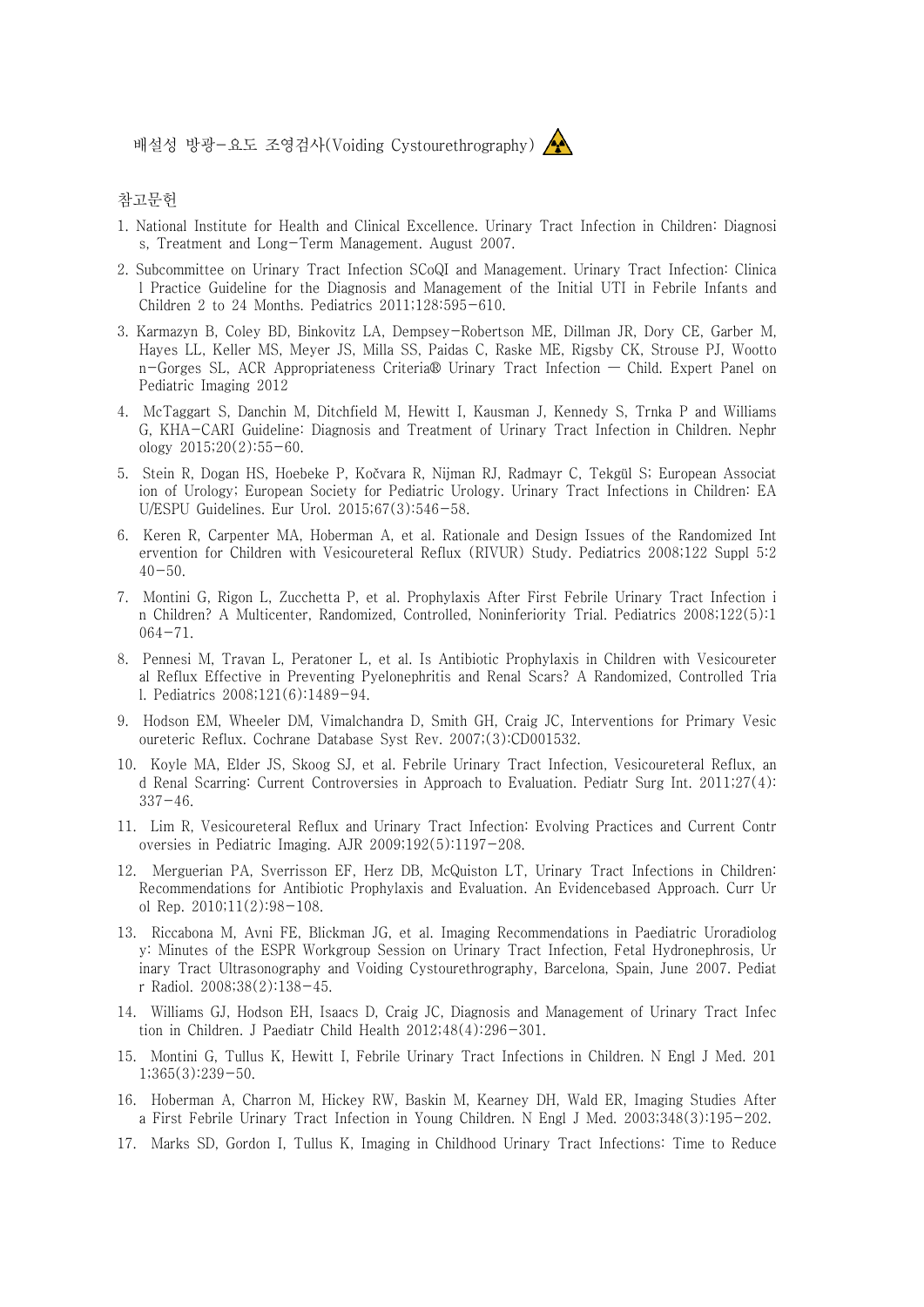Investigations. Pediatr Nephrol. 2008;23(1):9-17.

- 18. Shaikh N, Abedin S, Docimo SG, Can Ultrasonography or Uroflowmetry Predict Which Children with Voiding Dysfunction Will Have Recurrent Urinary Tract Infections? J Urol. 2005;174(4 Pt 2):1620-2; discussion 1622.
- 19. Sillen U, Brandstrom P, Jodal U, et al. The Swedish Reflux Trial in Children: v. Bladder Dysfu nction. J Urol. 2010;184(1):298-304.
- 20. Sargent MA, Long G, Karmali M, Cheng SM, Interobserver Variation in the Sonographic Estima tion of Renal Volume in Children. Pediatr Radiol. 1997;27(8):663-6.
- 21. Schlesinger AE, Hernandez RJ, Zerin JM, Marks TI, Kelsch RC, Interobserver and Intraobserve r Variations in Sonographic Renal Length Measurements in Children. AJR 1991;156(5):1029-32.
- 22. Foresman WH, Hulbert WC, Jr, Rabinowitz R, Does Urinary Tract Ultrasonography at Hospitaliz ation for Acute Pyelonephritis Predict Vesicoureteral Reflux? J Urol. 2001;165(6 Pt 2):2232-4.
- 23. Kenney IJ, Negus AS, Miller FN, Is Sonographically Demonstrated Mild Distal Ureteric Dilatati on Predictive of Vesicoureteric Reflux as Seen on Micturating Cystourethrography? Pediatr Radio l. 2002;32(3):175-8.
- 24. Mahant S, Friedman J, MacArthur C, Renal Ultrasound Findings and Vesicoureteral Reflux in C hildren Hospitalised with Urinary Tract Infection. Arch Dis Child 2002;86(6):419-20.
- 25. Moorthy I, Wheat D, Gordon I, Ultrasonography in the Evaluation of Renal Scarring Using DMS A Scan as the Gold Standard. Pediatr Nephrol. 2004;19(2):153-6.
- 26. Muensterer OJ, Comprehensive Ultrasound Versus Voiding Cysturethrography in the Diagnosis o f Vesicoureteral Reflux. Eur J Pediatr. 2002;161(8):435-7.
- 27. Shaikh N, Ewing AL, Bhatnagar S, Hoberman A, Risk of Renal Scarring in Children with a Firs t Urinary Tract Infection: A Systematic Review. Pediatrics 2010;126(6):1084-91.
- 28. Lee JH, Son CH, Lee MS, Park YS, Vesicoureteral Reflux Increases the Risk of Renal Scars: A Study of Unilateral Reflux. Pediatr Nephrol. 2006;21(9):1281-4.
- 29. Orellana P, Baquedano P, Rangarajan V, et al. Relationship Between Acute Pyelonephritis, Renal Scarring, and Vesicoureteral Reflux. Results of a Coordinated Research Project. Pediatr Nephrol. 2004;19(10):1122-6.
- 30. Polito C, Rambaldi PF, Signoriello G, Mansi L, La Manna A, Permanent Renal Parenchymal Def ects After Febrile UTI Are Closely Associated with Vesicoureteric Reflux. Pediatr Nephrol. 200  $6;21(4):521-6.$
- 31. Peters CA, Skoog SJ, Arant BS, Jr, et al. Summary of the AUA Guideline on Management of Primary Vesicoureteral Reflux in Children. J Urol. 2010;184(3):1134-44.
- 32. Lin KY, Chiu NT, Chen MJ, et al. Acute Pyelonephritis and Sequelae of Renal Scar in Pediatri c First Febrile Urinary Tract Infection. Pediatr Nephrol. 2003;18(4):362-5.
- 33. Chand DH, Rhoades T, Poe SA, Kraus S, Strife CF, Incidence and Severity of Vesicoureteral R eflux in Children Related to Age, Gender, Race and Diagnosis. J Urol. 2003;170(4 Pt 2):1548-5 0.
- 34. Polito C, Rambaldi PF, La Manna A,Mansi L, Di Toro R, Enhanced Detection of Vesicoureteric Reflux with Isotopic Cystography. Pediatr Nephrol. 2000;14(8-9):827-30.
- 35. Sukan A, Bayazit AK, Kibar M, et al. Comparison of Direct Radionuclide Cystography and Voidi ng Direct Cystography in the Detection of Vesicoureteral Reflux. Ann Nucl Med. 2003;17(7):549  $-53.$
- 36. Unver T, Alpay H, Biyikli NK, Ones T, Comparison of Direct Radionuclide Cystography and Vo iding Cystourethrography in Detecting Vesicoureteral Reflux. Pediatr Int. 2006;48(3):287-91.
- 37. Bisset GS, 3rd, Strife JL, Dunbar JS, Urography and Voiding Cystourethrography: Findings in G irls with Urinary Tract Infection. AJR 1987;148(3):479-82.
- 38. Majd M, Nussbaum Blask AR, Markle BM, et al. Acute Pyelonephritis: Comparison of Diagnosis